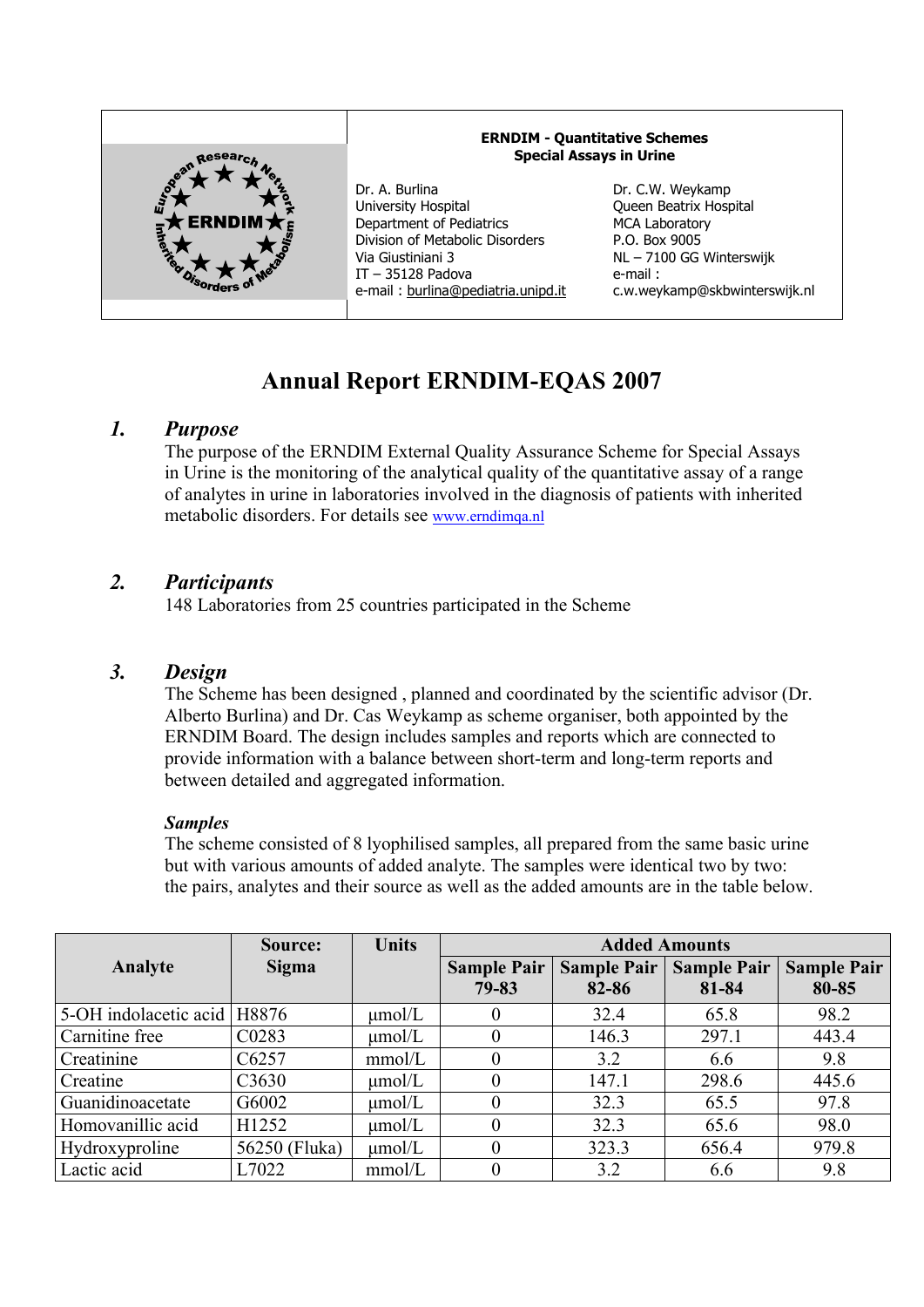| <b>MPS</b>      | 26737        | mg/L        | 23.1               | 46.9  | 70.0  |
|-----------------|--------------|-------------|--------------------|-------|-------|
| Orotic acid     | <b>COCC</b>  | umol/L      | 29.6               | 60.1  | 89.7  |
| Pipecolic acid  | P4585-0      | $\mu$ mol/L | .6.1               | 32.8  | 48.9  |
| Sialic acid     | A2388        | umol/L      | 97.<br>$\prime$ .1 | 197.2 | 294.3 |
| Succinylacetone | <b>D1415</b> | $\mu$ mol/L | 12 つ<br>⊿.د        | 26.8  | 40.0  |

## *Reports*

All data-transfer, the submission of data as well as the request of reports proceeded via the interactive website www.erndimqa.nl

An important characteristic of the website is that it supplies short-term and long-term reports. Short-term reports are associated with the four individual specimens, for each of which there has been a specific deadline in the year 2007. Two weeks after the respective deadlines participants could request their reports and as such had four times up-to-date information on their analytical performance. Although technically not required (the website can work with a delay time zero) a delay time of 14 days has been chosen to enable the scientific advisor to inspect the results and add his comment to the report. Contrary to the fast short-term report is the annual long-term report. The annual report is based on the design-anchored connection between samples which enables to report a range of analytical parameters (accuracy, precision, linearity, recovery and interlab dispersion) once an annual cycle has been completed. The annual report is discussed below.

A second important characteristic of the website is the wide range in aggregation of results which permits labs to make an individual choice for detailed and/or aggregated reports. The most detailed report which can be requested from the website is the "Analyte in Detail" which shows results of a specific analyte in a specific sample (120 such Analyte-in-Detail-reports can be requested in the 2007 cycle). A more condensed report in the "Cycle Review" which summarizes the performance of all analytes in a specific sample (8 such Cycle-Review-Reports can be requested in 2007). The highest degree of aggregation has the Annual Report which summarizes the performance of all analytes of all 8 samples (1 such Annual-Report can be requested in 2007).

# 4. *Discussion of Results in the Annual Report 2007*

In this part the results as seen in the annual report 2007 will be discussed. Subsequently we will regard accuracy, recovery, precision, linearity, interlab CV and crosssectional relations. Please print your annual report from the Interactive Website when you read the "guided tour" below and keep in mind that we only discuss the results of "all labs": it is up to you to inspect and interpret the specific results of your laboratory.

## *4.1 Accuracy*

A first approach to describe accuracy is to compare the mean outcome of the eight samples in your lab with the mean of all labs. This is done in the first columns of the annual report. It can be seen that for 5-OH-Indolacetic acid the mean outcome of all labs is 53.7 micromol/liter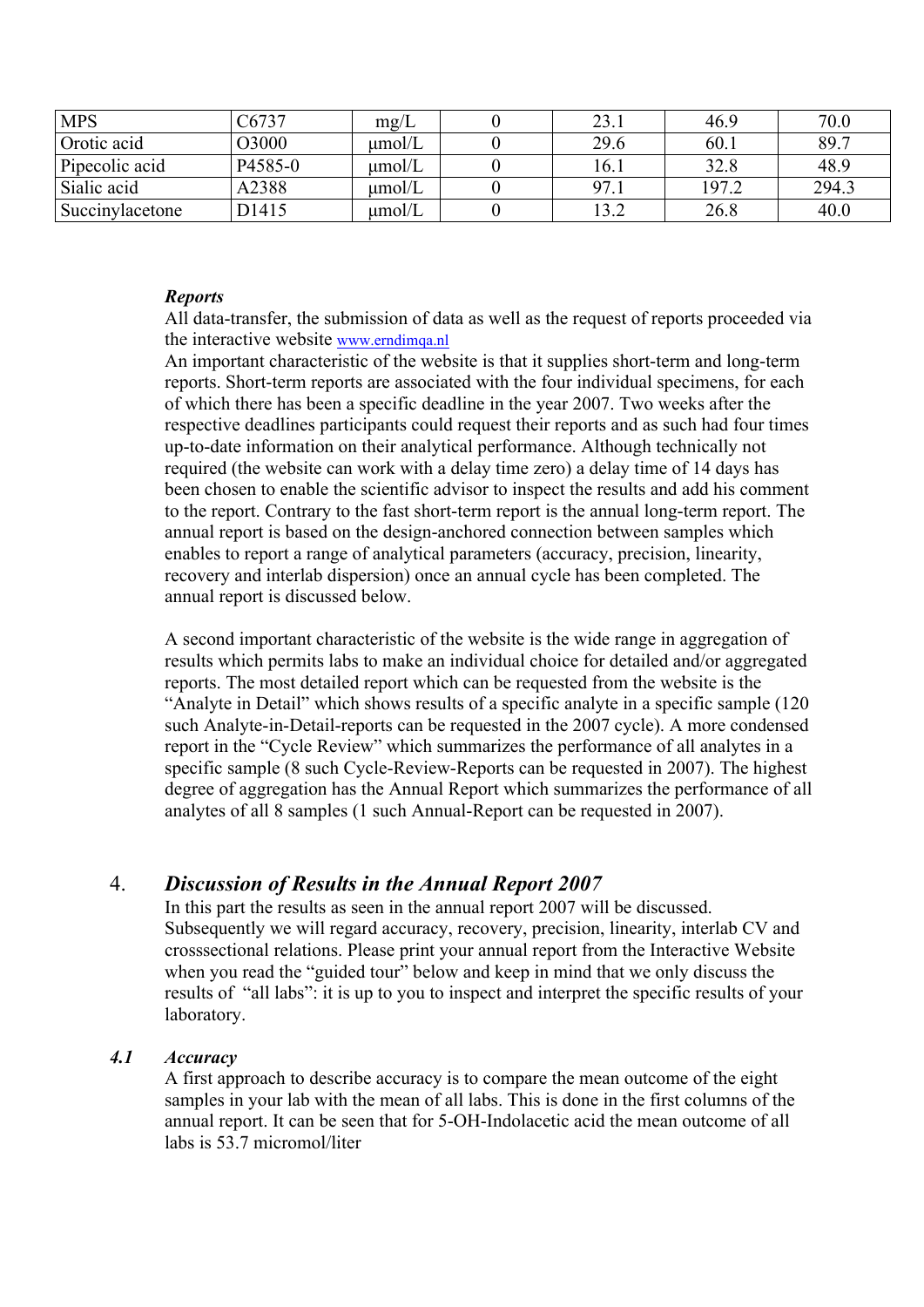#### *4.2 Recovery*

A second approach to describe accuracy is the percentage recovery of added analyte. In this approach it is assumed that the recovery of the weighed quantities is the target value. The correlation between weighed quantities as added to the samples (on the xaxis) and your measured quantities (on the y-axis) has been calculated. The slope of the correlation multiplied with 100% is your recovery of added amounts. Outcome for your lab in comparison to median outcome of all labs is shown in the column "Recovery" in the Annual Report. For all labs the recovery ranges from 73% for Succinyl acetone to 146% for Mucopolysaccharides. The overall recovery is 104%.

## *4.3 Precision*

Reproducibility is an important parameter for quality in the laboratory and is encountered in the schemes' design. Samples come in pairs which can be regarded as duplicates from which CV's can be calculated (Intra Laboratory CV as indicator for reproducibility). Outcome for your lab in comparison to the median of all labs is shown in column "Precision" of the Annual Report. Precision ranges from 3.4% for Creatinine to 36.3% for Succinylacetone.

## *4.4 Linearity*

Linearity over the whole relevant analytical range is another important parameter for analytical quality. Again this is encountered in the schemes' design. With weighed quantities on the x-axis and your measured quantities on the y-axis the coefficient of regression ( r ) has been calculated. Outcome for your lab in comparison to the median of all labs is in the column "Linearity"of the Annual Report. It can be seen that the coefficient of regression ranges from 0.8865 for Succinylacetone to 0.9981 for Lactic acid.

## *4.5 Interlab CV*

For comparison of outcome for one patient in different hospitals and for use of shared reference values it is relevant to have a high degree of harmonization between results of various laboratories. Part of the schemes' design is to monitor this by calculating the Interlaboratory CV. This, along with the number of laboratories who submitted results, is shown in the column "Data all Labs" in the Annual Report. It can be seen that most laboratories submitted results for Creatinine (100) whereas only 21 submitted results for Sialic acid. The Interlab CV ranges from 5.7% for Creatinine to 142.1% for Hydroxyproline. The majority of the interlab CV's are worrying because these values reflect the wide dispersion of data.

## *4.6 Cross Sectional Relations*

The various parameters as described above often have an interrelation: more than one parameter directs towards good or bad analytical control.

A typical example of good analytical control is Creatinine: many (100) laboratories submitted results, the reproducibility within the labs is good (precision of 3.4%), the Interlab CV is good with 5.7%, linearity is excellent (0.9977) and recovery is 104%. Creatinine will be measured in many institutes by the general clinical chemistry lab using commercial analyzers. It is, therefore, not logical to compare it's results with those of chromatographic analyzers.